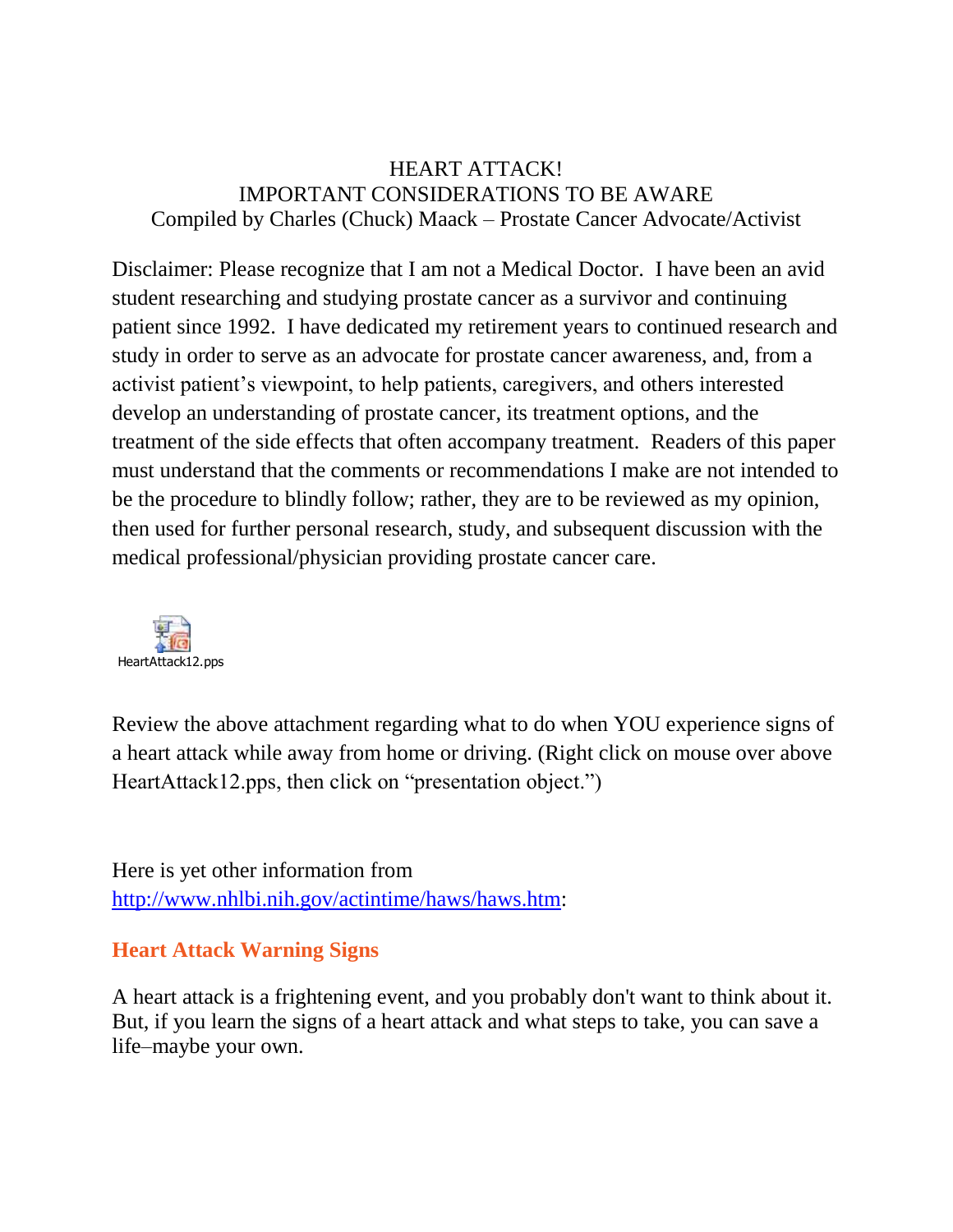What are the signs of a heart attack? Many people think a heart attack is sudden and intense, like a "movie" heart attack, where a person clutches his or her chest and falls over.

The truth is that many heart attacks start slowly, as a mild pain or discomfort. If you feel such a symptom, you may not be sure what's wrong. Your symptoms may even come and go. Even those who have had a heart attack may not recognize their symptoms, because the next attack can have entirely different ones.

Women may not think they're at risk of having a heart attack–but they are. Learn more about [women and heart attack.](http://www.nhlbi.nih.gov/actintime/haws/women.htm)

It's vital that everyone learn the **warning signs of a heart attack.** These are:

- **Chest discomfort.** Most heart attacks involve discomfort in the center of the chest that lasts for more than a few minutes, or goes away and comes back. The discomfort can feel like uncomfortable pressure, squeezing, fullness, or pain.
- **Discomfort in other areas of the upper body.** Can include pain or discomfort in one or both arms, the back, neck, jaw, or stomach.
- **Shortness of breath.** Often comes along with chest discomfort. But it also can occur before chest discomfort.
- **Other symptoms.** May include breaking out in a cold sweat, nausea, or light-headedness.

Learn the signs–but also remember: Even if you're not sure it's a heart attack, you should still have it checked out. Fast action can save lives-maybe your own. After you learn more about heart attack, try a brief [quiz](http://www.nhlbi.nih.gov/actintime/taha/quiz.htm) to see if you know what to do if you or someone else has warning signs.

AND MORE: **Heart attack info NEW ASPIRIN/ Serious stuff, no joke!!**

**Just a reminder to all: purchase a box, keep one in your car, pocketbook, wallet, bedside, etc.**

### **IMPORTANT READ......**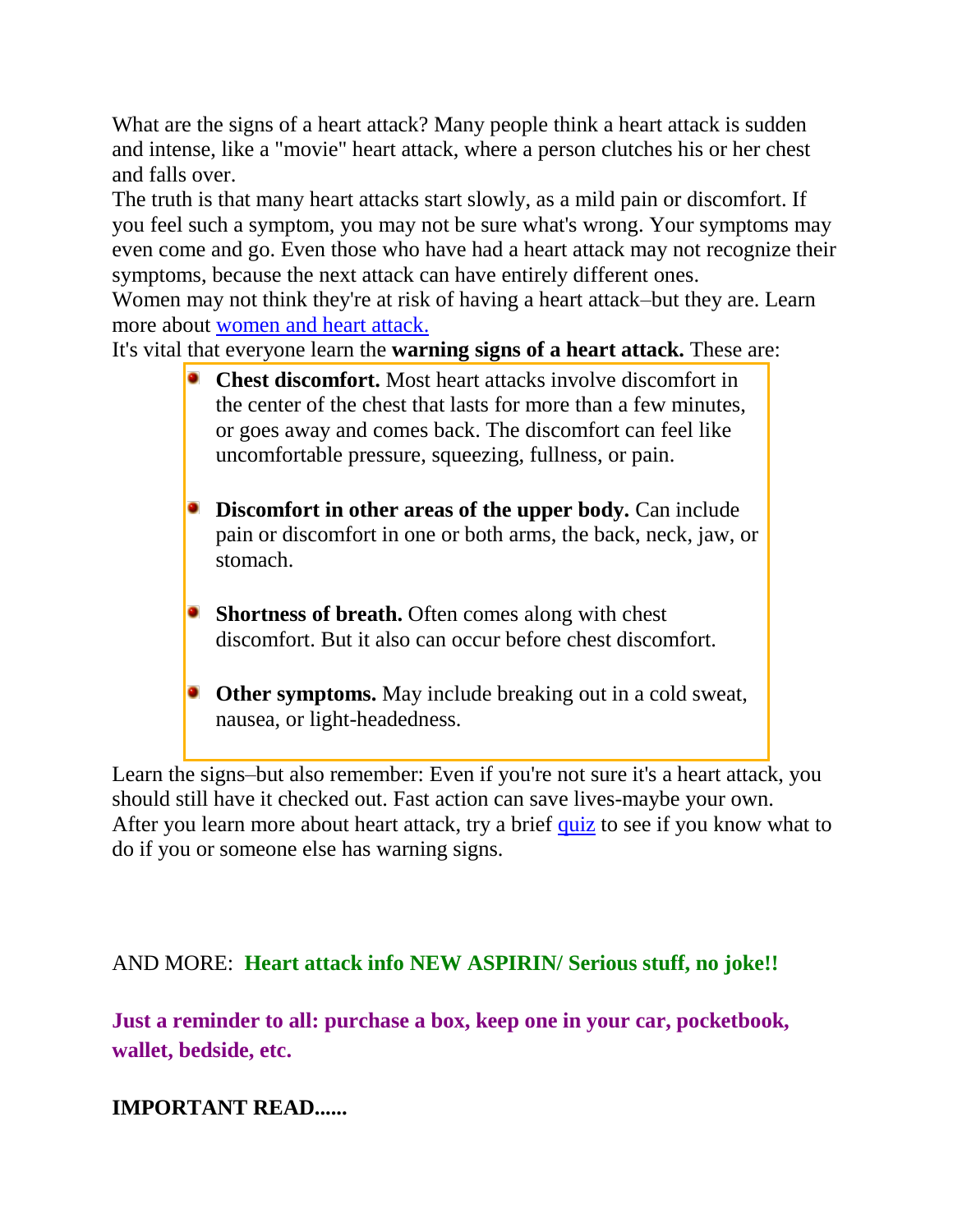

**Something that we can do to help ourselves. Nice to know. Bayer is making crystal aspirin to dissolve under the tongue. They work much faster than the tablets.**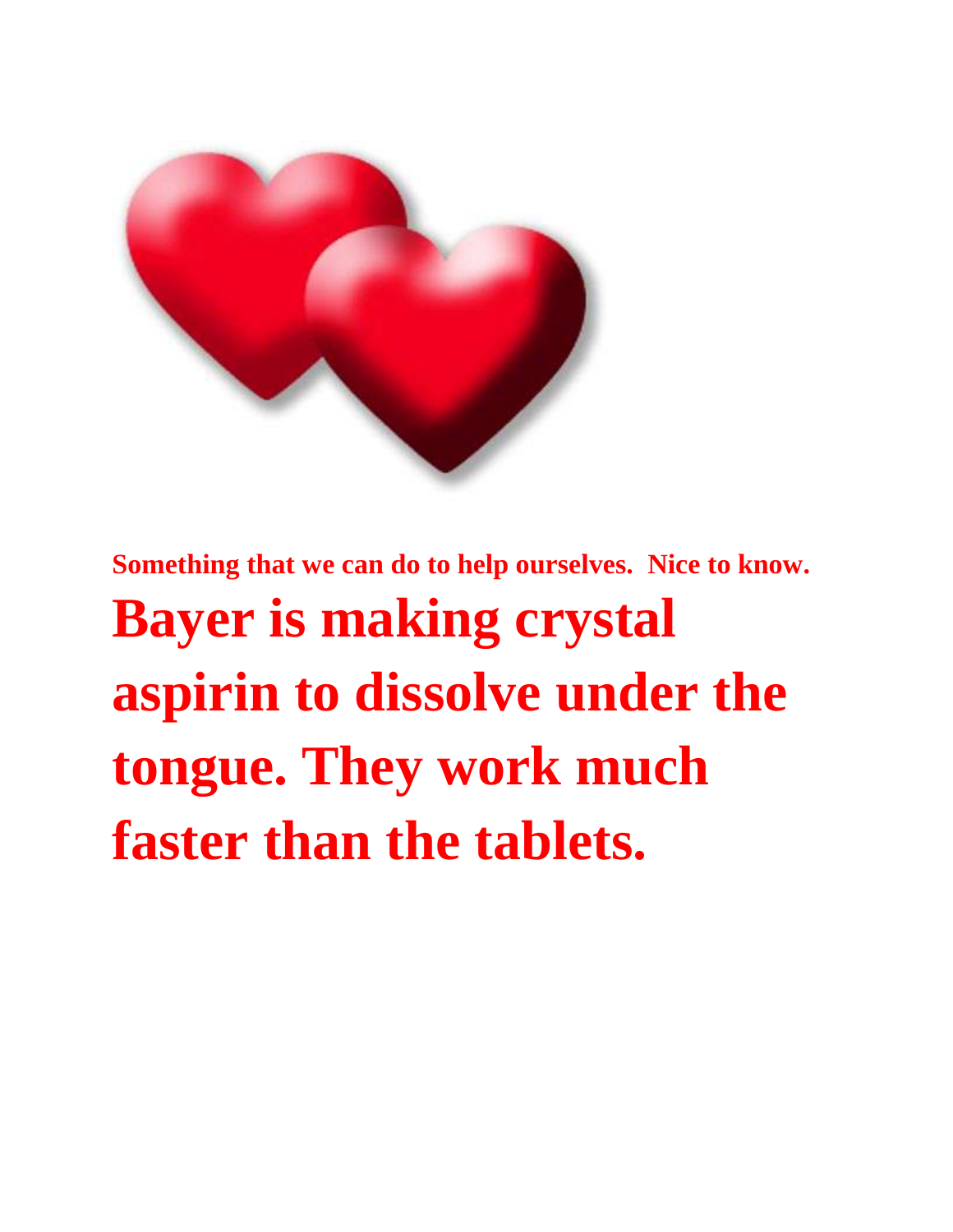

## **Why keep aspirin by your bedside?**

*About Heart Attacks*

**There are other symptoms of an heart attack besides** *the pain on the left arm.*  **One must also be aware of** *an intense pain on the chin***, as well as** *nausea* **and lots of** *sweating***, however these symptoms may also occur less frequently.** *Note:* **There may be NO pain in the chest during a heart attack.. The majority of people (about 60%) who had a heart attack during their sleep, did not wake up. However, if it occurs, the chest pain may wake you up from your deep sleep.**

## **If that happens,** *immediately dissolve two aspirins in your mouth* **and swallow them with a bit of water.**

*Afterwards:*

*CALL 911*

**-** *say "heart attack!"*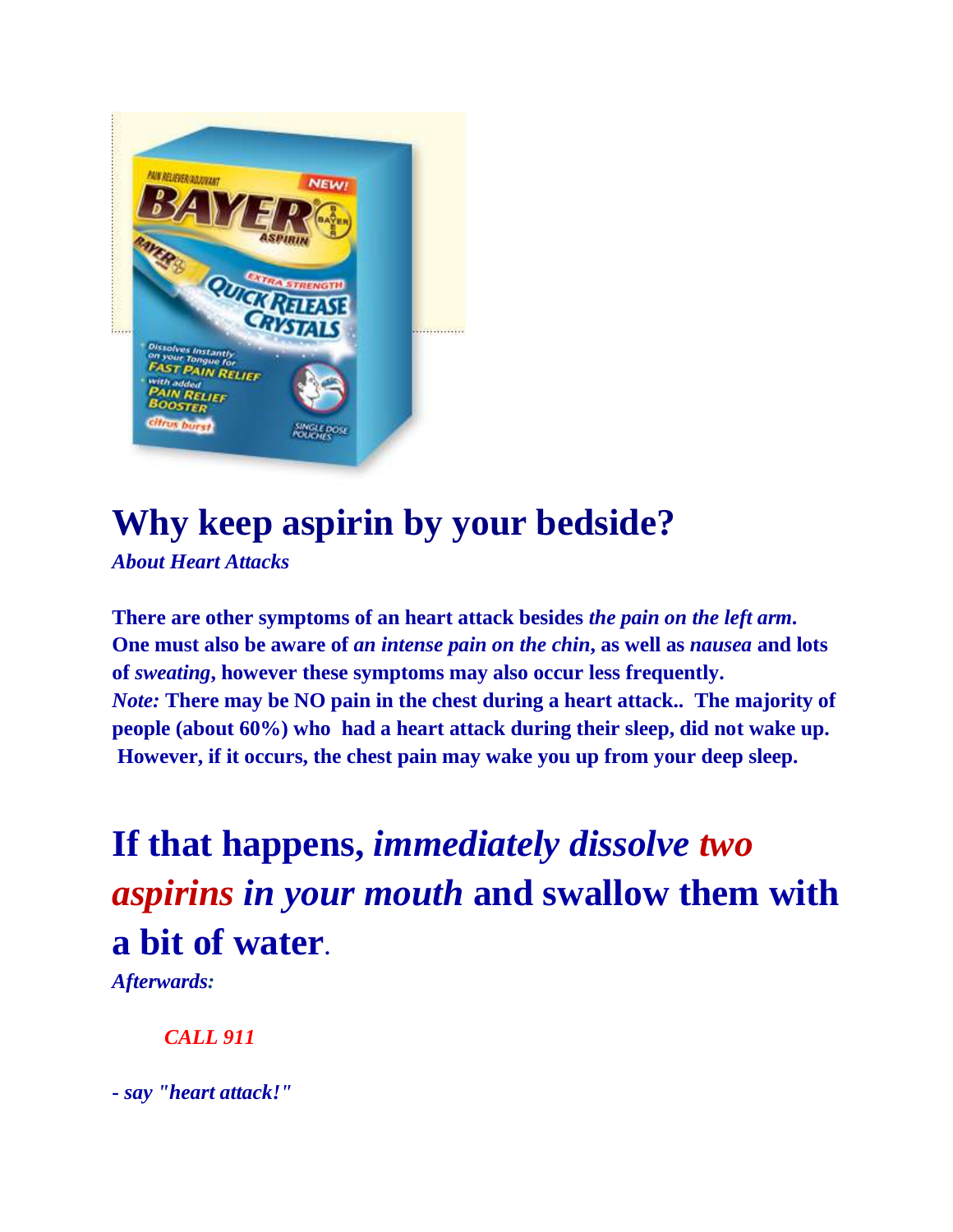- **-** *say that you have taken 2 aspirins***..**
- **-** *phone a neighbor or a family member who lives very close by*
- **-** *take a seat on a chair or sofa near the front door, and wait for their arrival and***...**



**A Cardiologist has stated that, if each person, after receiving this e-mail, sends it to 10 people, probably one life can be saved!**

# **IEART ATTACKS** AND WATER



## **Don't forget to share**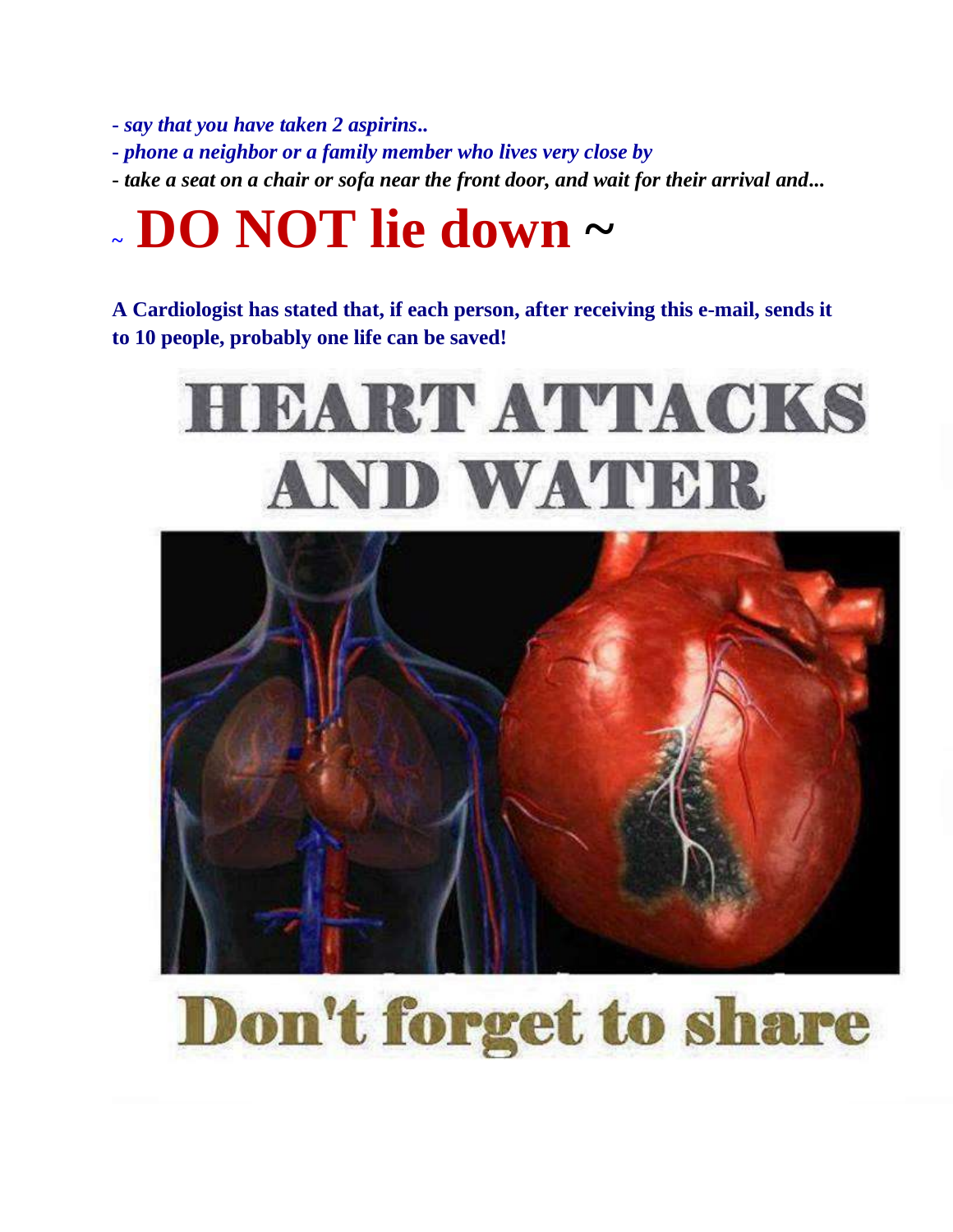How many folks do you know who say they don't want to drink anything before going to bed because they'll have to get up during the night.

Heart Attack and Water - I never knew all of this ! Interesting.......

Something else I didn't know ... I asked my Doctor why people need to urinate so much at night time. Answer from my Cardiac Doctor - Gravity holds water in the lower part of your body when you are upright (legs swell). When you lie down and the lower body (legs and etc) seeks level with the kidneys, it is then that the kidneys remove the water because it is easier. This then ties in with the last statement!

I knew you need your minimum water to help flush the toxins out of your body, but this was news to me. Correct time to drink water...

Very Important. From A Cardiac Specialist!

Drinking water at a certain time maximizes its effectiveness on the body

2 glasses of water after waking up - helps activate internal organs

1 glass of water 30 minutes before a meal - helps digestion

1 glass of water before taking a bath - helps lower blood pressure

1 glass of water before going to bed - avoids stroke or heart attack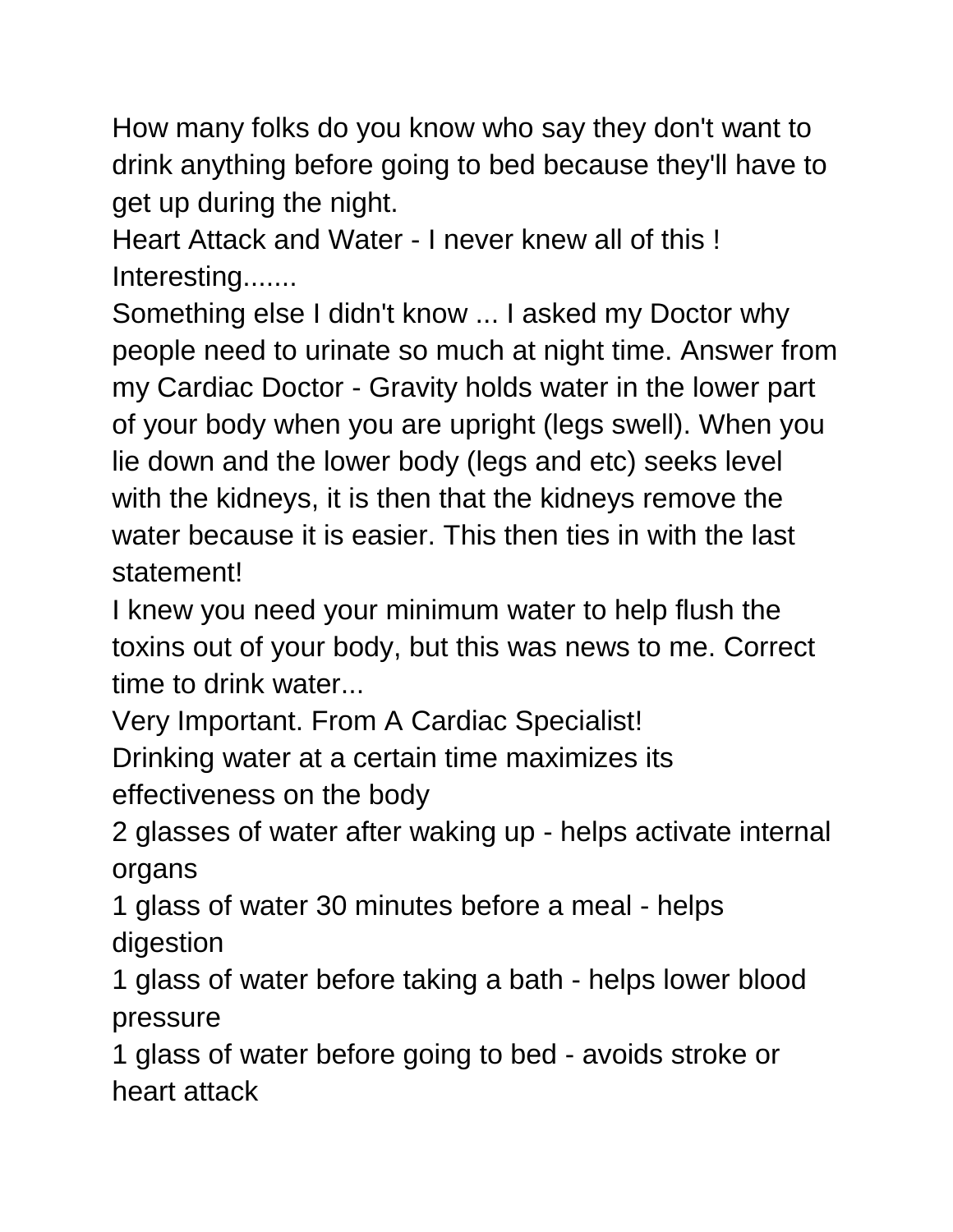I can also add to this... My Physician told me that water at bed time will also help prevent night time leg cramps. Your leg muscles are seeking hydration when they cramp and wake you up with a Charlie Horse.

Mayo Clinic Aspirin Dr. Virend Somers, is a Cardiologist from the Mayo Clinic, who is lead author of the report in the July 29, 2008 issue of the Journal of the American College of Cardiology.

Most heart attacks occur in the day, generally between 6 A.M. and noon. Having one during the night, when the heart should be most at rest, means that something unusual happened. Somers and his colleagues have been working for a decade to show that sleep apnea is to blame.

1.. If you take an aspirin or a baby aspirin once a day, take it at night.

The reason: Aspirin has a 24-hour "half-life"; therefore, if most heart attacks happen in the wee hours of the morning, the Aspirin would be strongest in your system.

2.. FYI, Aspirin lasts a really long time in your medicine chest, for years, (when it gets old, it smells like vinegar).

Please read on...

Something that we can do to help ourselves - nice to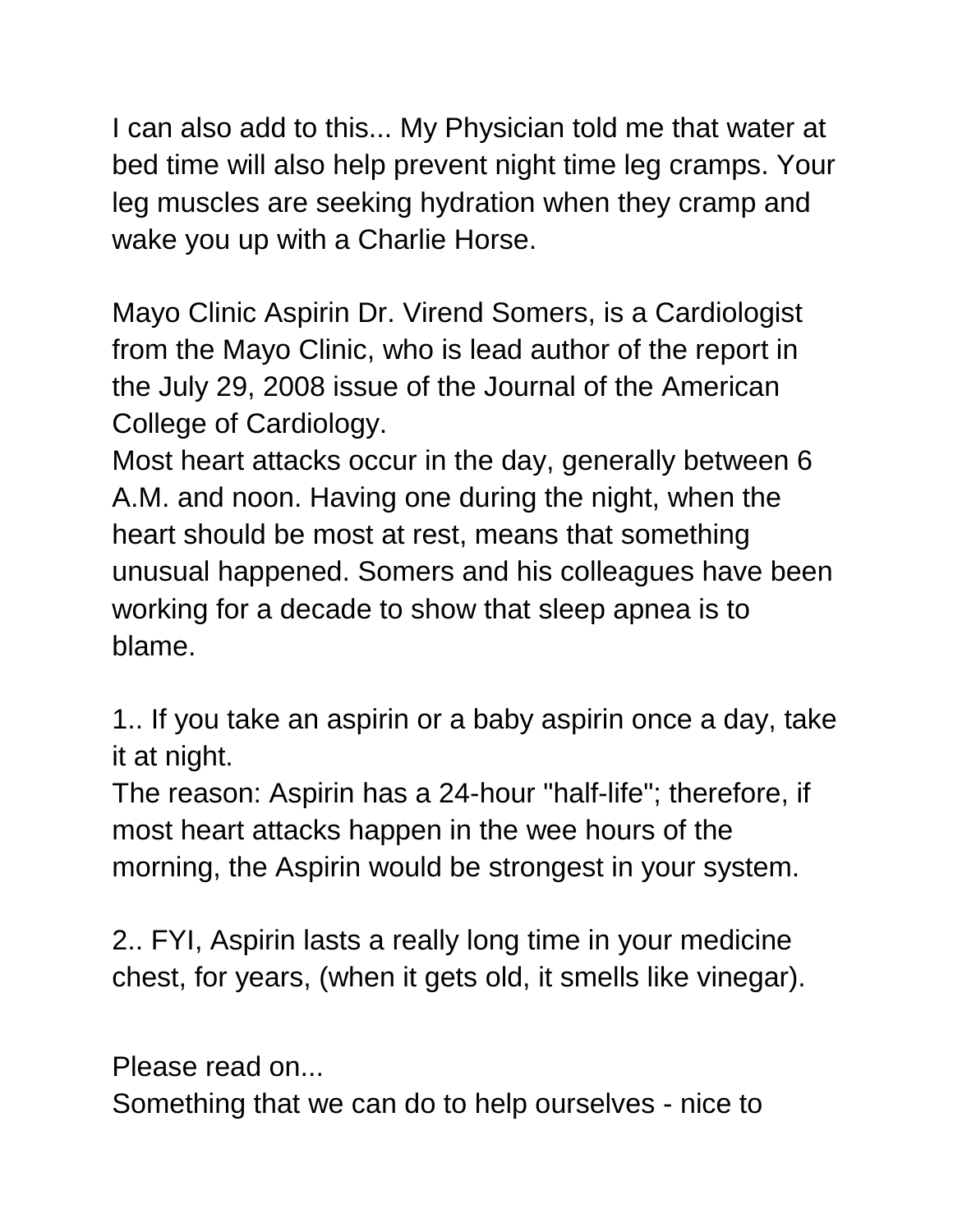know. Bayer is making crystal aspirin to dissolve instantly on the tongue.

They work much faster than the tablets.

Why keep Aspirin by your bedside? It's about Heart Attacks.

There are other symptoms of a heart attack, besides the pain on the left arm. One must also be aware of an intense pain on the chin, as well as nausea and lots of sweating; however, these symptoms may also occur less frequently. Note: There may be NO pain in the chest during a heart attack.

The majority of people (about 60%) who had a heart attack during their sleep did not wake up. However, if it occurs, the chest pain may wake you up from your deep sleep.

If that happens, immediately dissolve two aspirins in your mouth and swallow them with a bit of water.

Afterwards: - Call 911. - Phone a neighbor or a family member who lives very close by.- Say "heart attack!" - Say that you have taken 2 Aspirins.

Take a seat on a chair or sofa near the front door, and wait for their arrival and ...DO NOT LIE DOWN!

A Cardiologist has stated that if each person after receiving this e-mail, sends it to 10 people, probably one life could be saved!